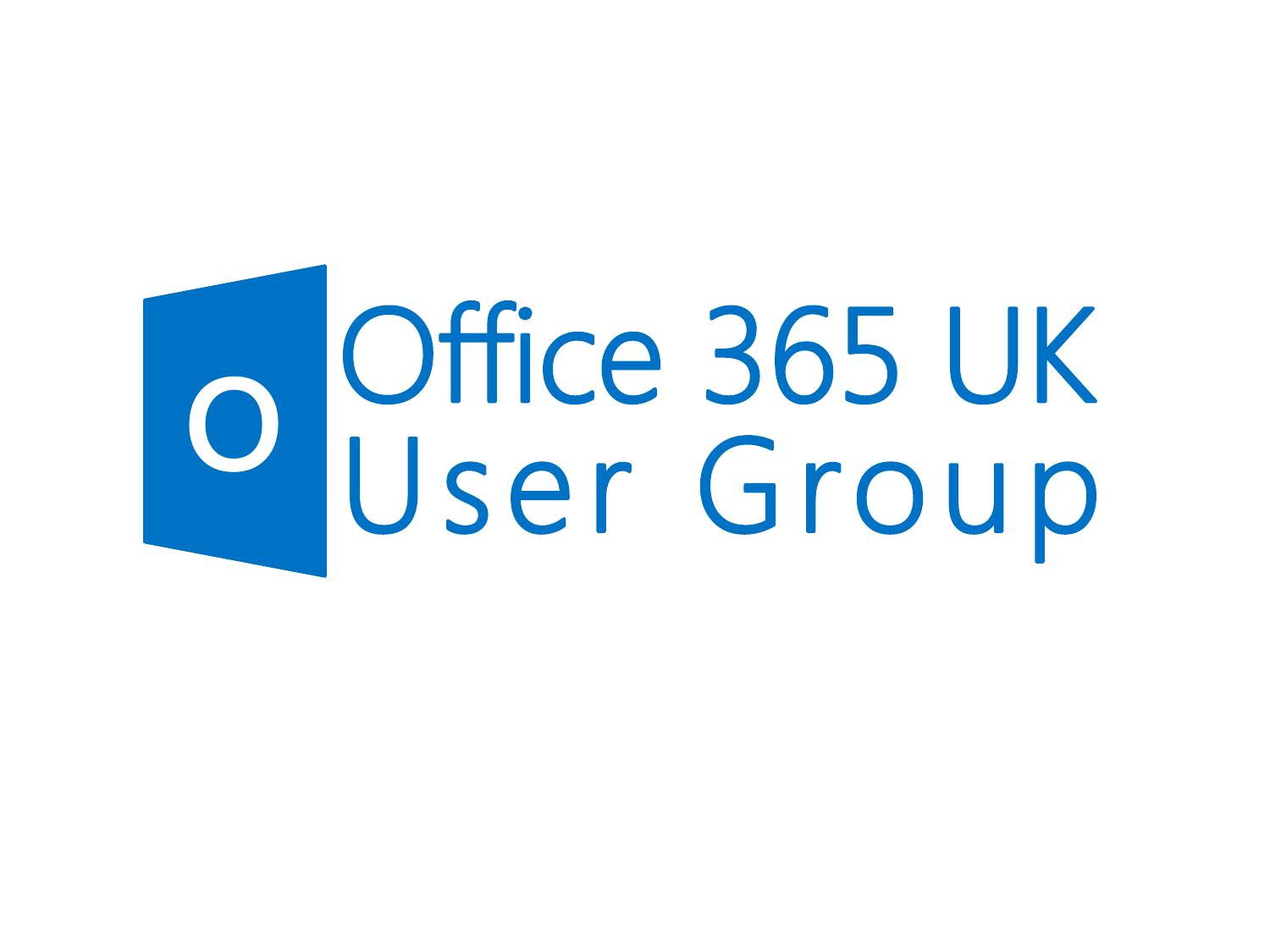### Upgrades Migrations  $\bullet$ Projects

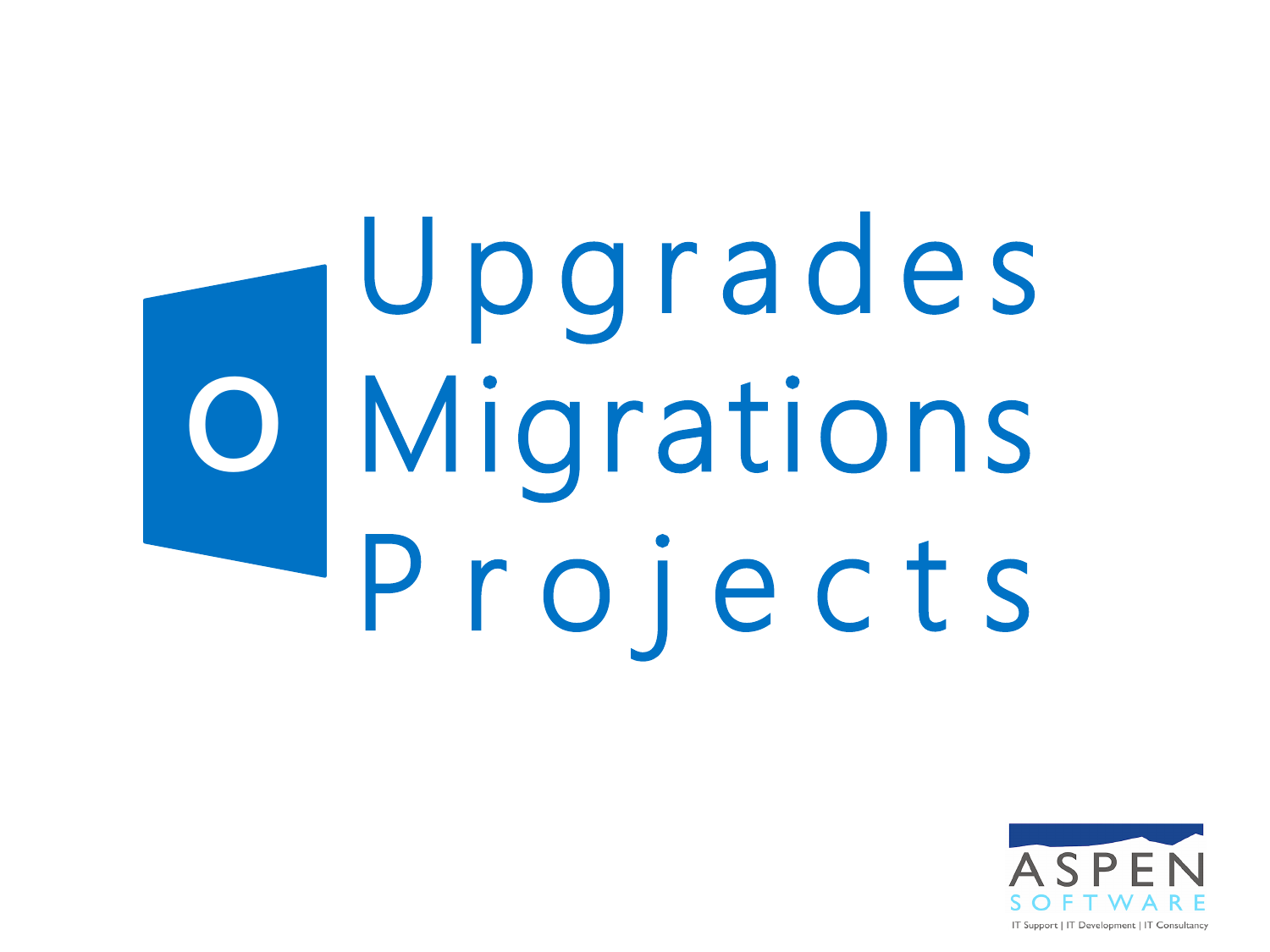#### **Real World Deployments**

#### **Wave 15 Upgrade Experiences**

#### **Get excited**

The Office 365 service upgrade provides great new features, including broader support for mobile phones and tablets, a unified user experience in the browser, social networking and more.

#### **Current Migration Project**



#### **The Business Challenges**



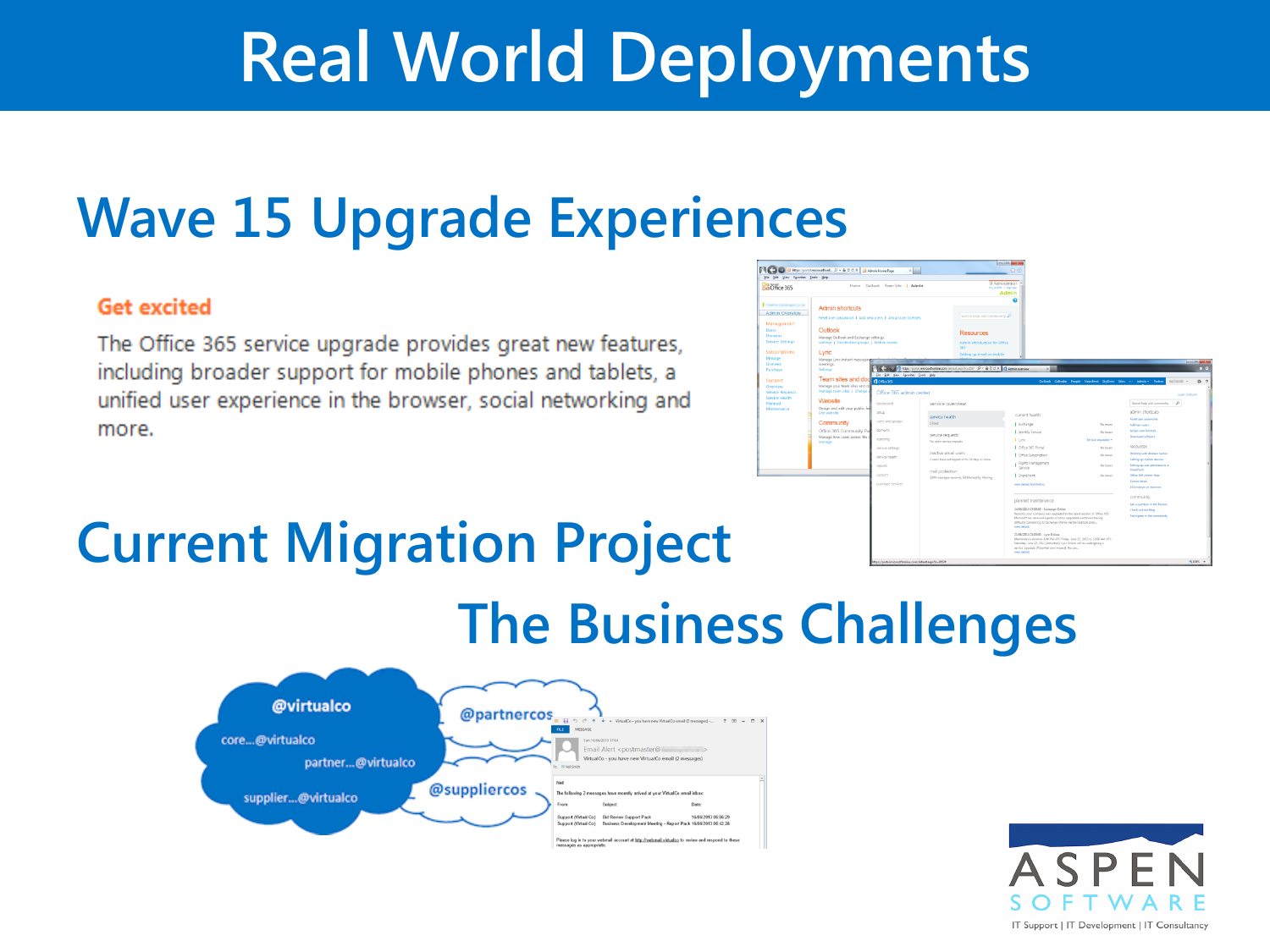#### **Background**

#### **Aspen Software**

- Boutique Systems House Reading, UK
- SME focussed
- Bespoke Software Development Line of Business
- Consultancy Services Sensible Advice
- Support Managed Service Provision
- Email management since Exchange 5.5
- Hosted Exchange "pre BPOS"

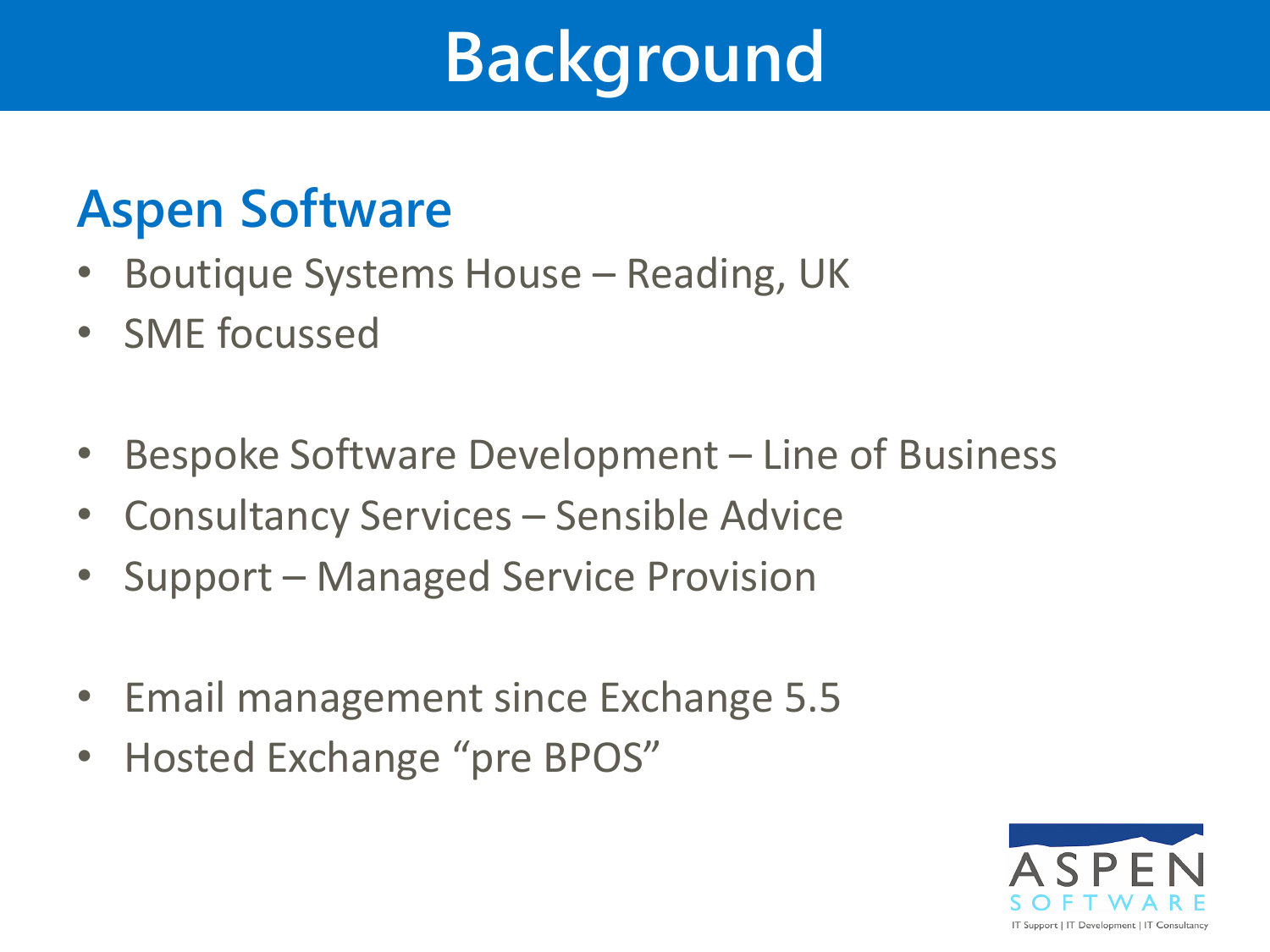#### **"Wave 15" Upgrade**

#### **Site History**

- On premise Exchange 2007 (SBS 2008) migration 2011
- Standard notification of upgrade April 2013



• Sunday "go live" 19 May 2013

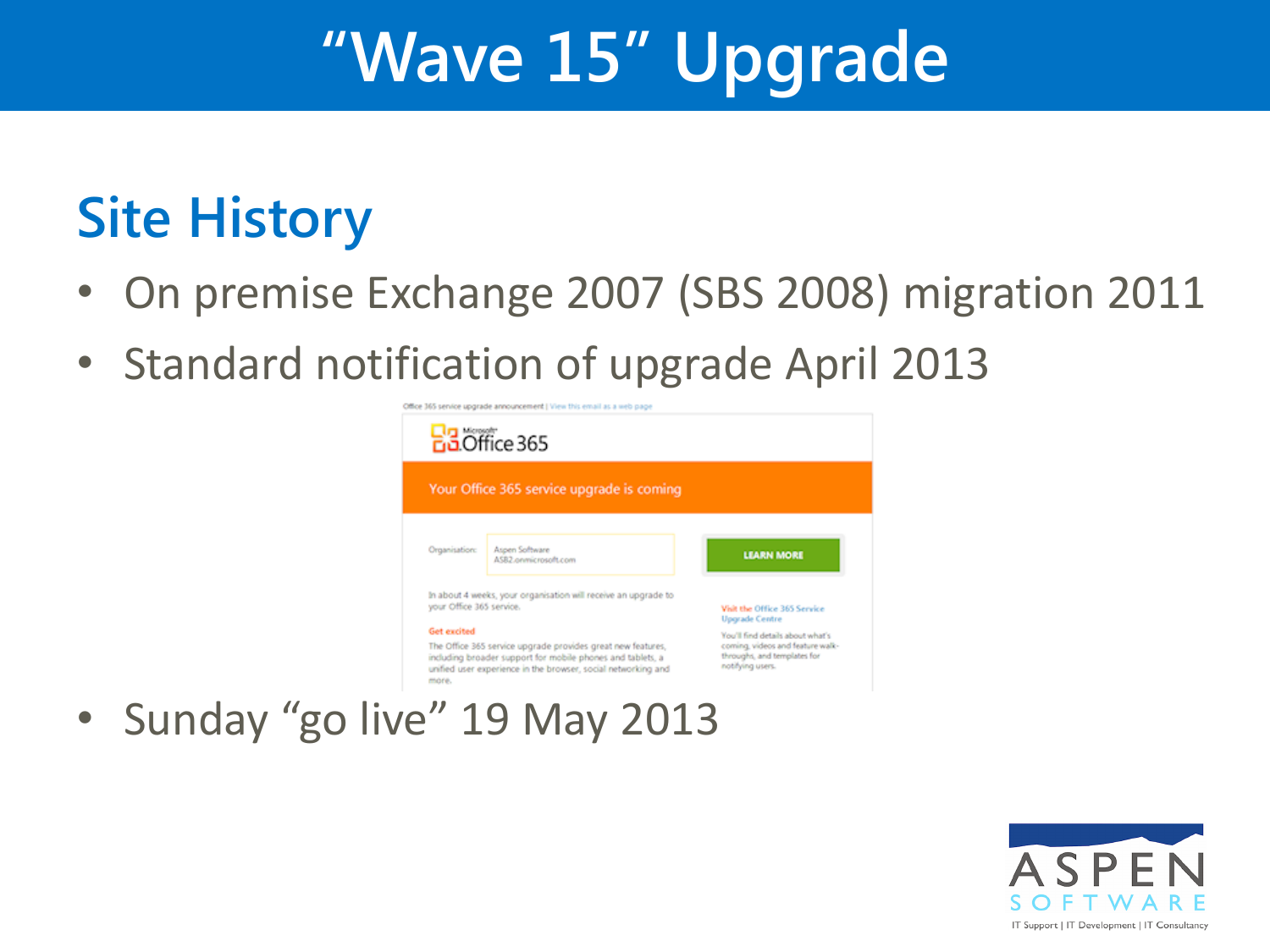#### **The Upgrade Experience**

#### **Synopsis**

- Unexpected 3 hour pause in mail flow late Friday
- Upgrade complete notification 0600 Sunday
- Standard Outlook upgrade restart requested
- All Outlook clients OK except one
- Autodiscover failure (one PC mine!)
- All other aspects OK.

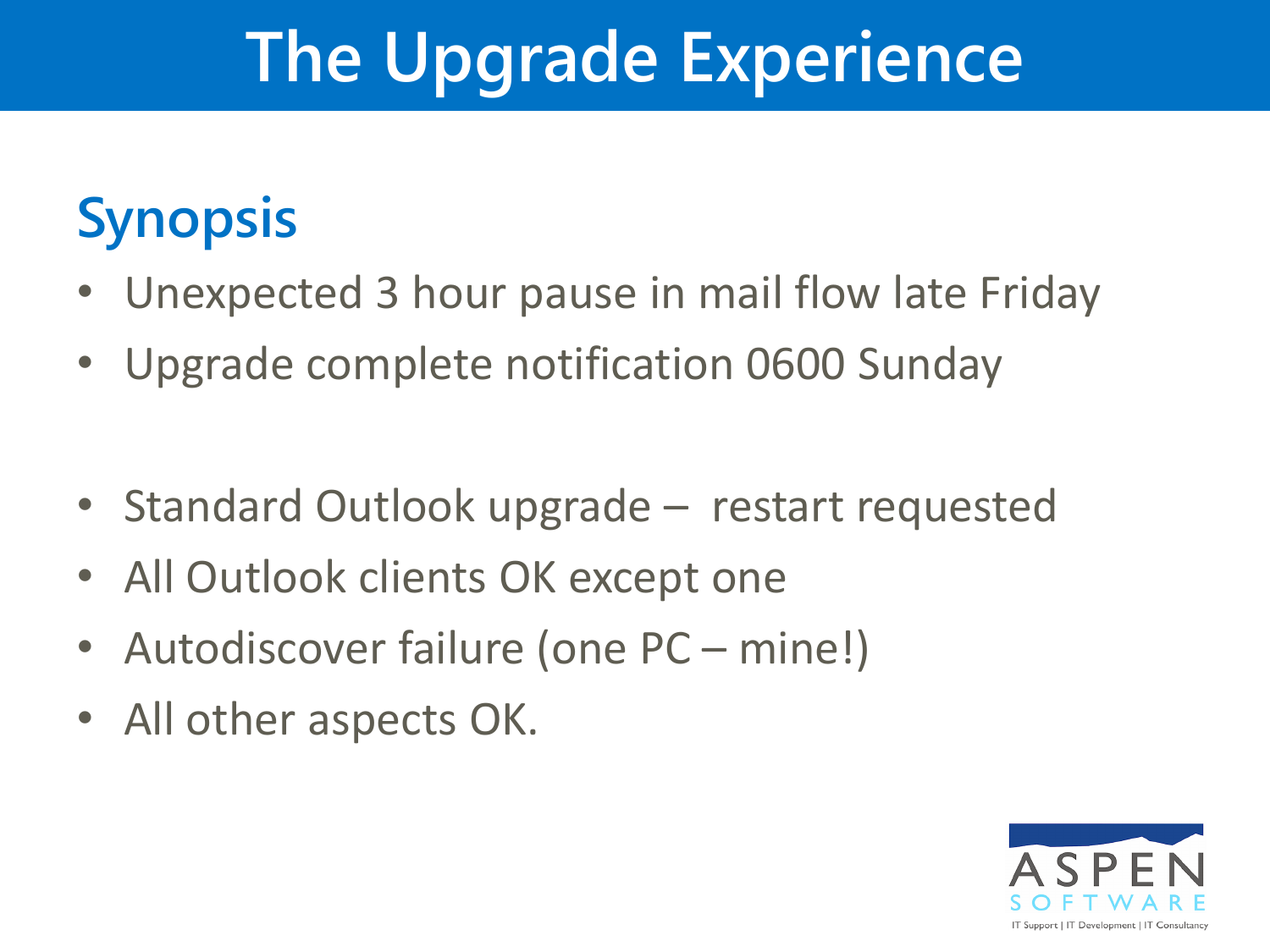### **"Fixing" Autodiscover**

#### **Problematic PC**

- Autodiscover > old on-premise Exchange Server
- No errors from RCA



#### **Options**

- Temporarily change PC's DNS server address (non AD)
- [Fix the Autodiscover](http://www.mcbsys.com/techblog/2011/08/using-office-365-in-an-sbs-2008-environment/) [entry](http://www.mcbsys.com/techblog/2011/08/using-office-365-in-an-sbs-2008-environment/) in AD Sites & Services
- Manually configure Outlook

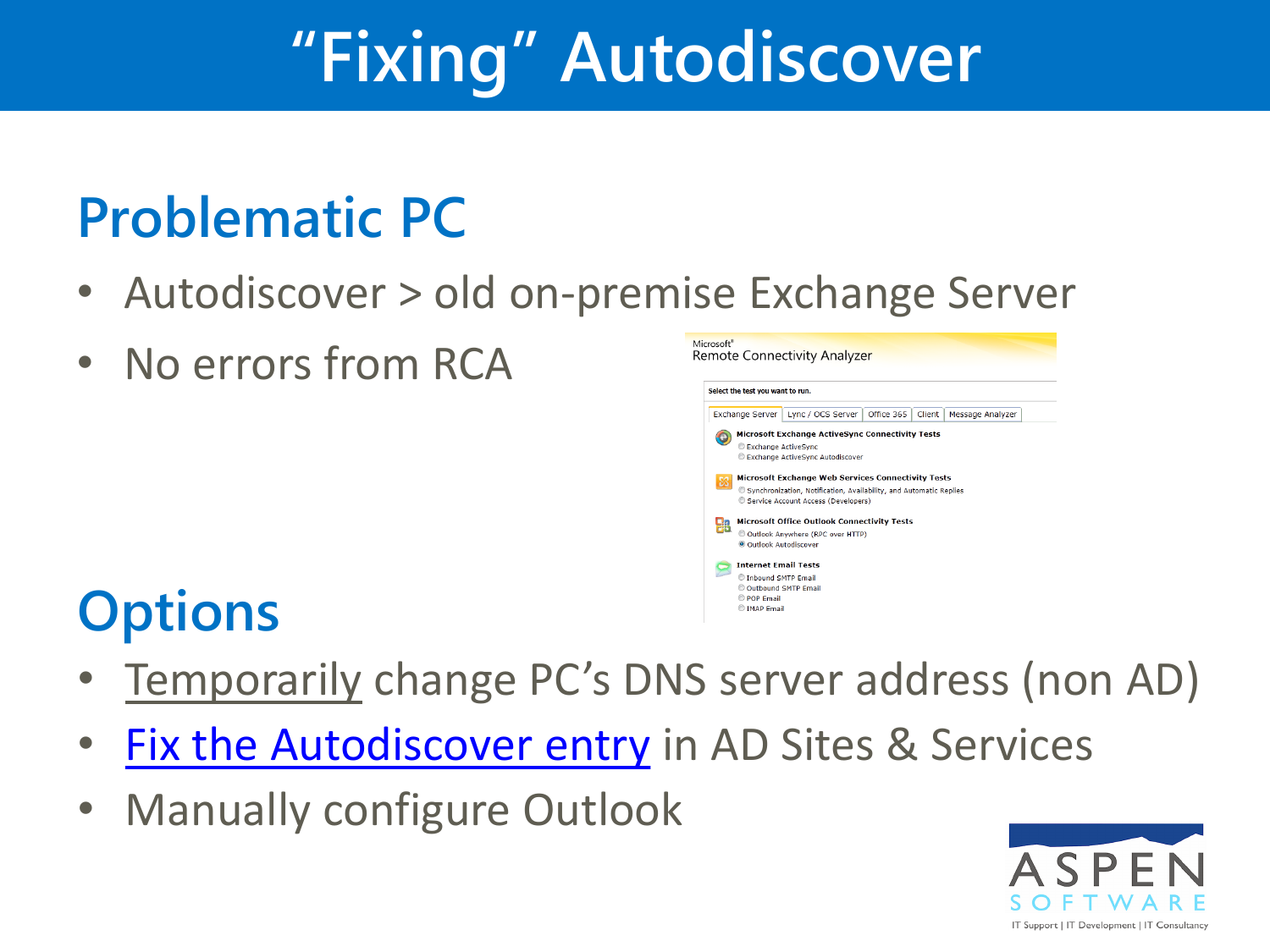## **Outlook Manual Configuration**<br> *Reconversion*

#### **Changed in Wave 15**

User specific GUID and UPN based server ID

eg 5218ef8d-acf9-471a-9ec9-c1595b87240d@aspensoftware.co.uk

- Copy from working Outlook profile for same user
- PowerShell

Get-Mailbox -Identity neils@aspensoftware.co.uk | select ExchangeGUID



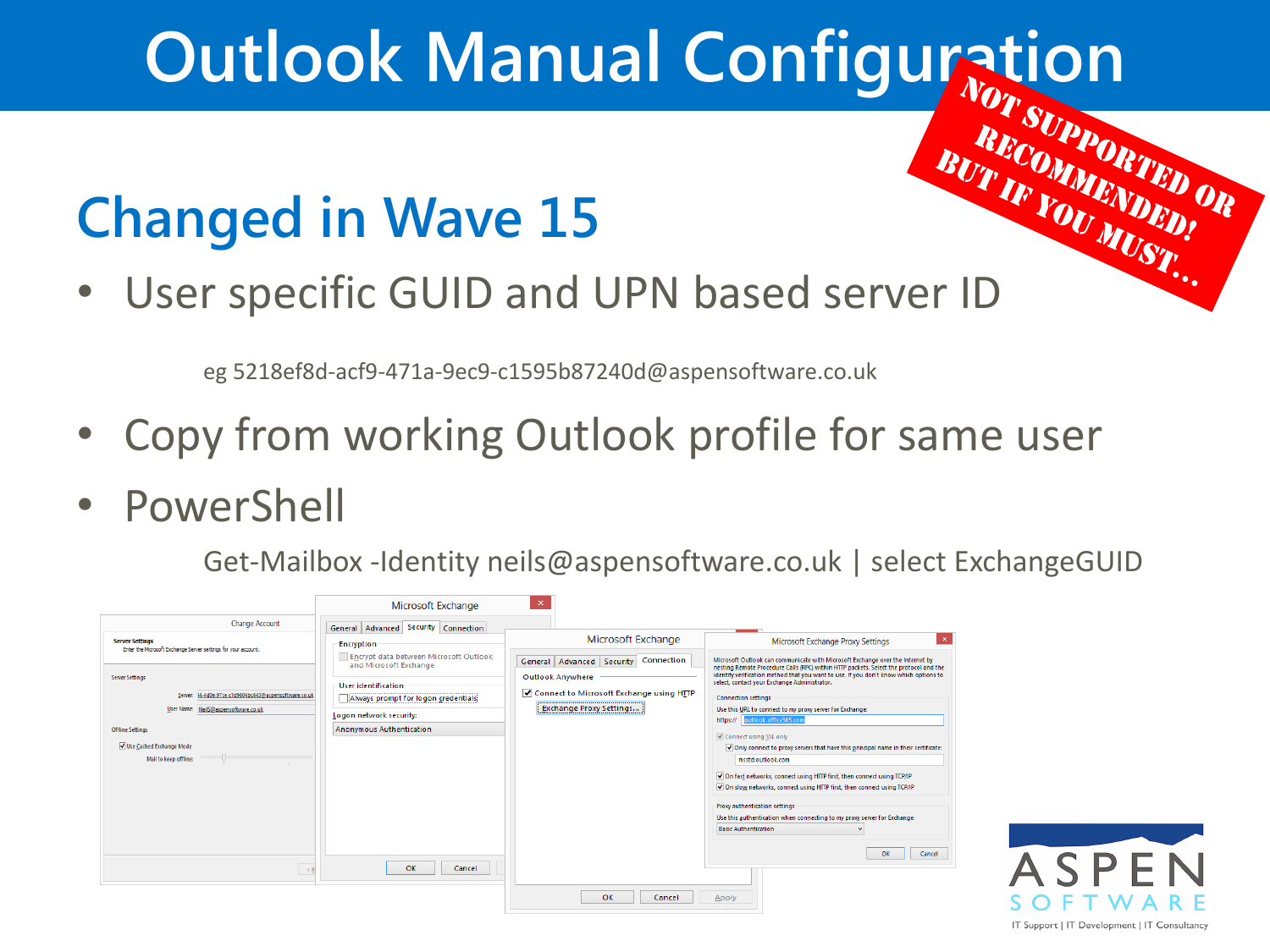#### **Lessons Learnt**

#### **Pre Upgrade Checks**

- DNS & Autodiscover read the **Community Wiki**
- Review the "problematic" PCs

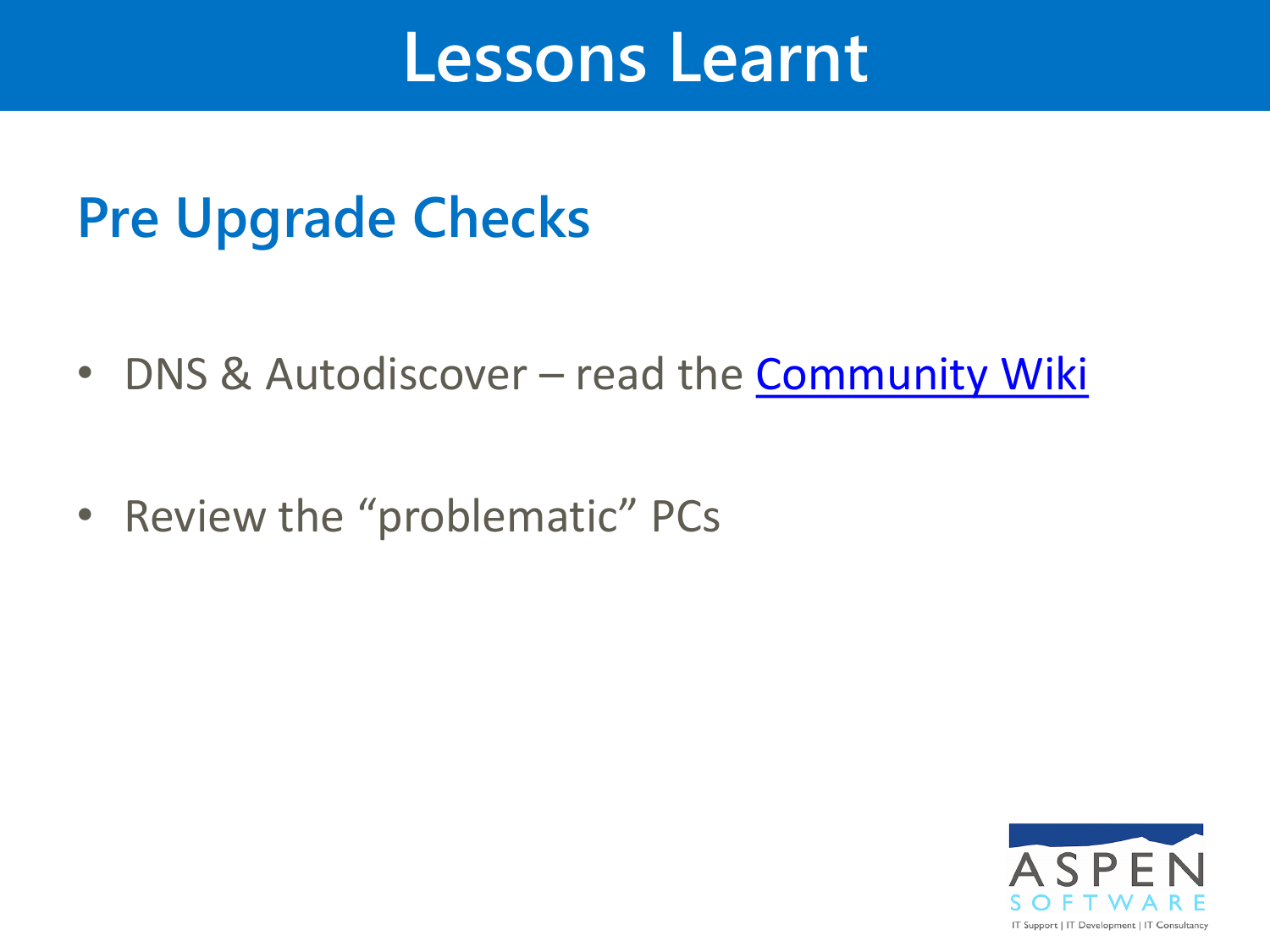#### **Migrations & Projects**

#### **Cloud to Cloud Migration**

- Moving from hosted Exchange 2007
	- Cost savings
	- $\checkmark$  Improved Manageability
	- Access to SharePoint Online (internal & external)
- Heavy Public Folder user
- Email integrated line of business applications

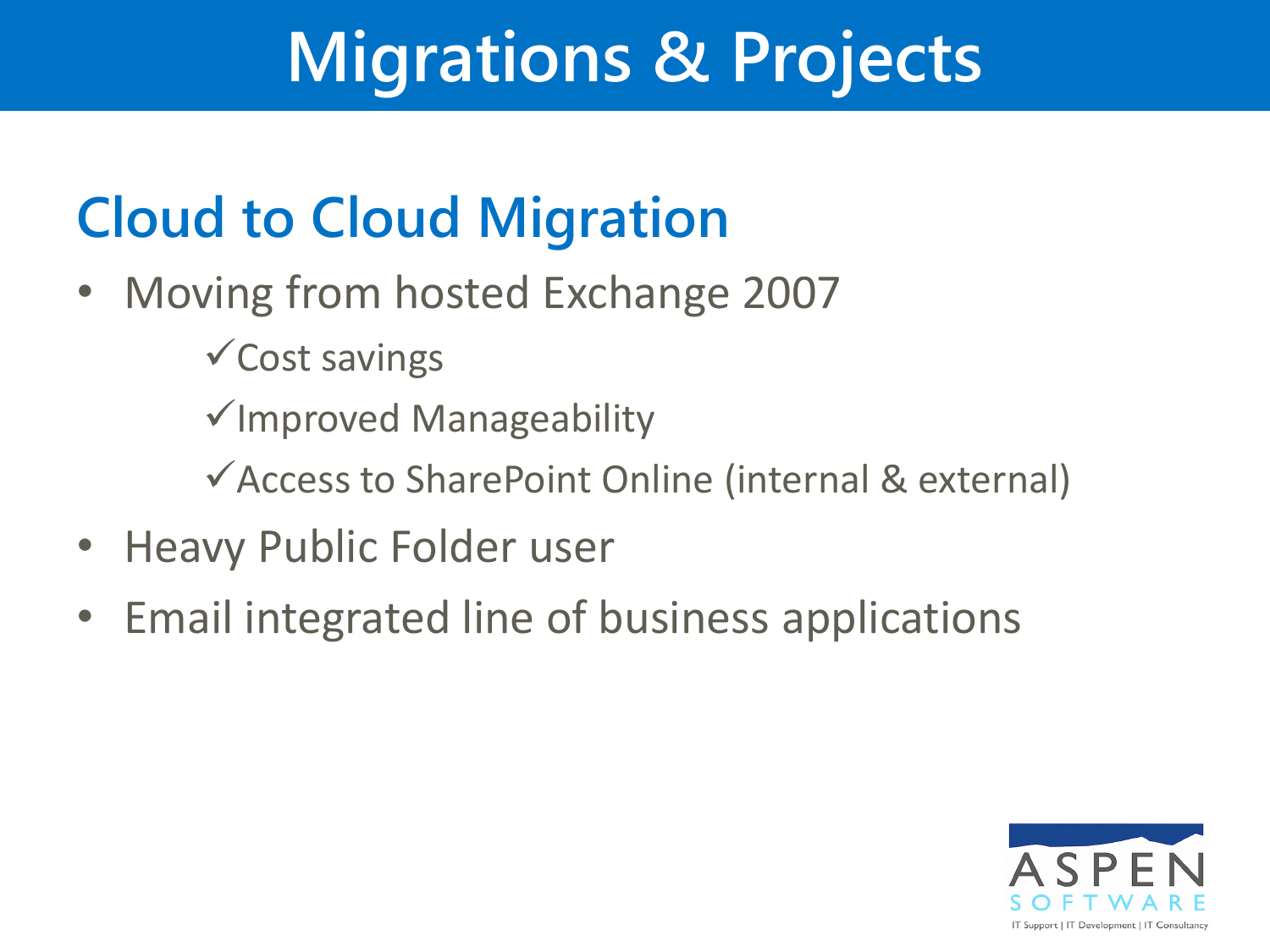#### **Client Business Model**

#### **Project Based "Virtual Organisation"**

- Core + Partners & Suppliers (~100 mailboxes)
- Present consistent email brand reliably
- Allow normal Partner/Supplier email operation
- Support extremes of use & user churn

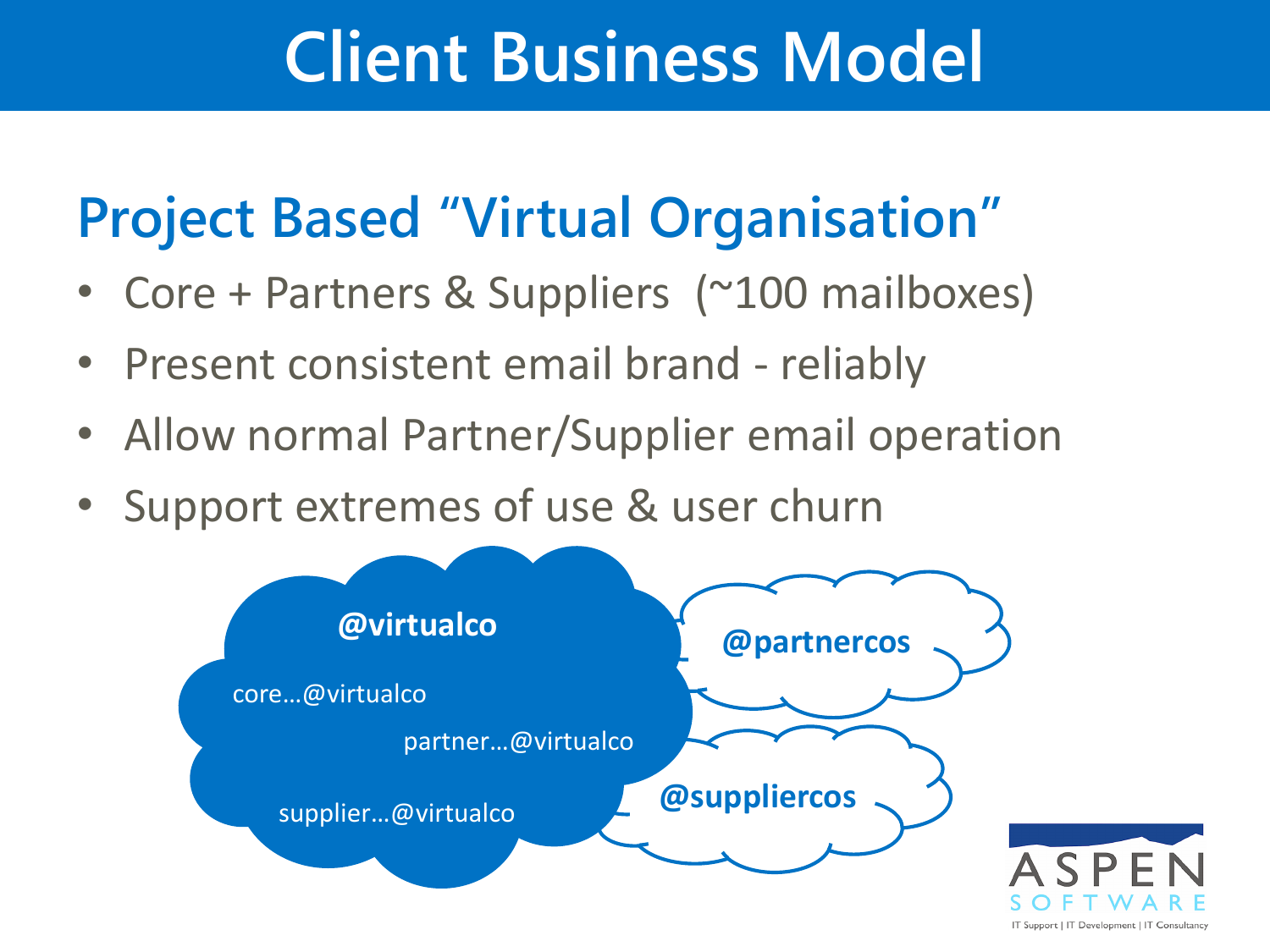### **Email Integrated Applications**

#### **Email Alerts**

- Email notifications & summary of VirtualCo email
- Users directed to VirtualCo OWA

#### **Migration Changes**

- IMAP to Exchange Web Services
- Improved security model
- Performance and manageability improvements



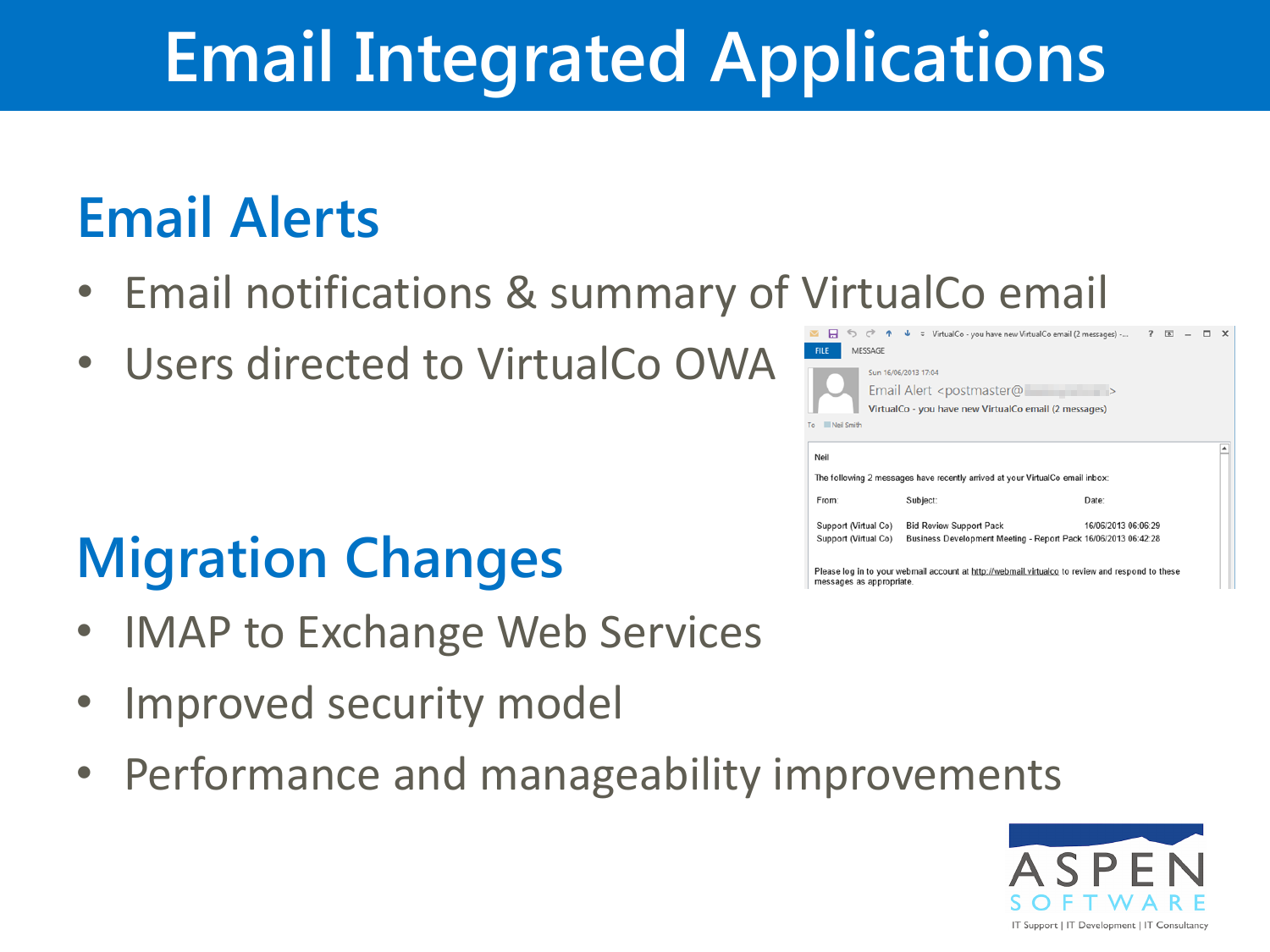#### **Email Integrated Applications**

#### **Email to Project Filer**

- User initiated automatic "filing" of project email
- Dedicated filing email addresses
- Public folder & file share storage (project by project)
- Associated CRM update

#### **Migration Changes**

- Outlook Object Model to Exchange Web Services
- De-emphasise Public Folders
- Use transport rules

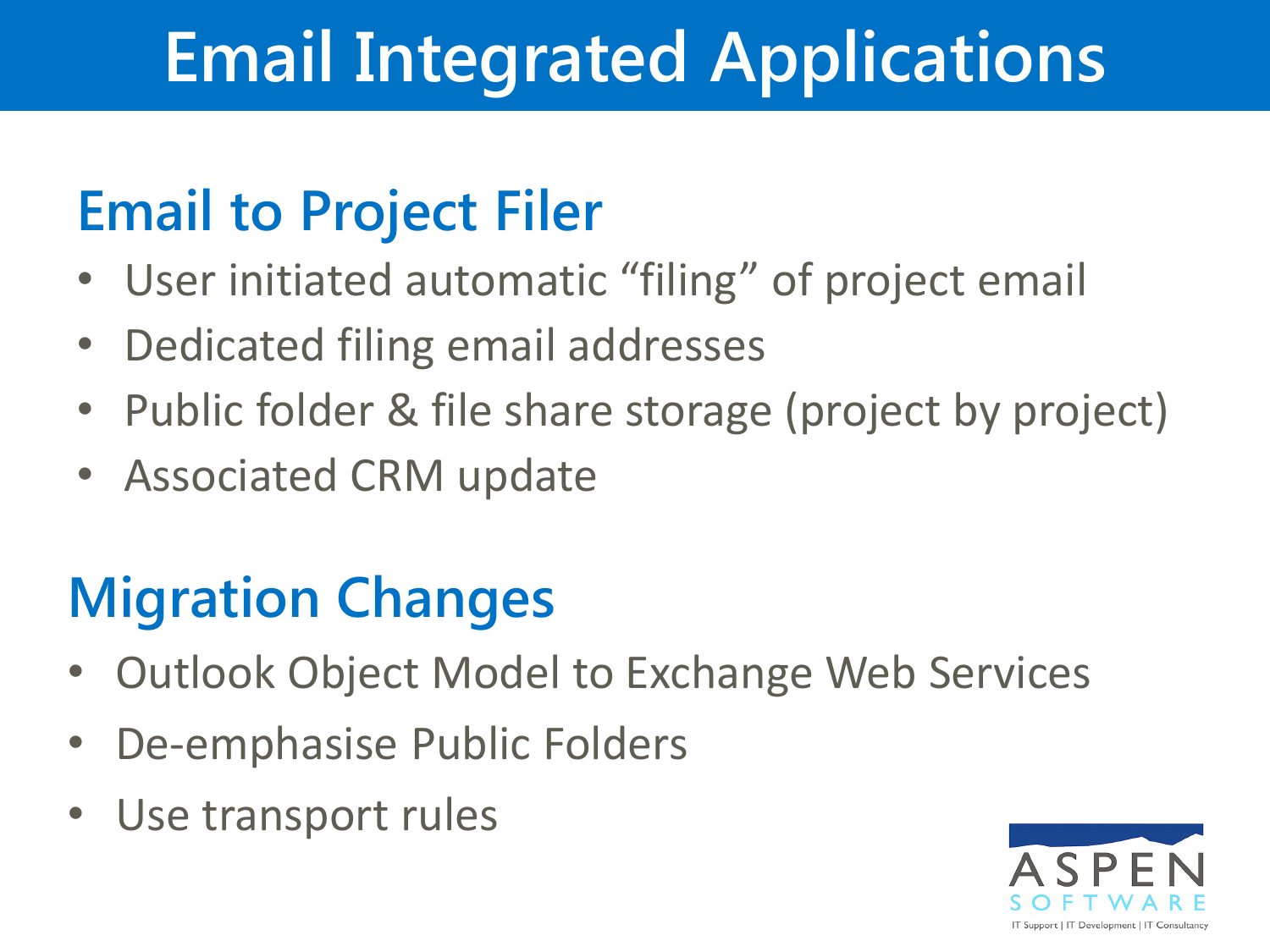#### **Migration Plan**

#### **Preparation & testing July - August**

**Go live September...** 

Watch this space...